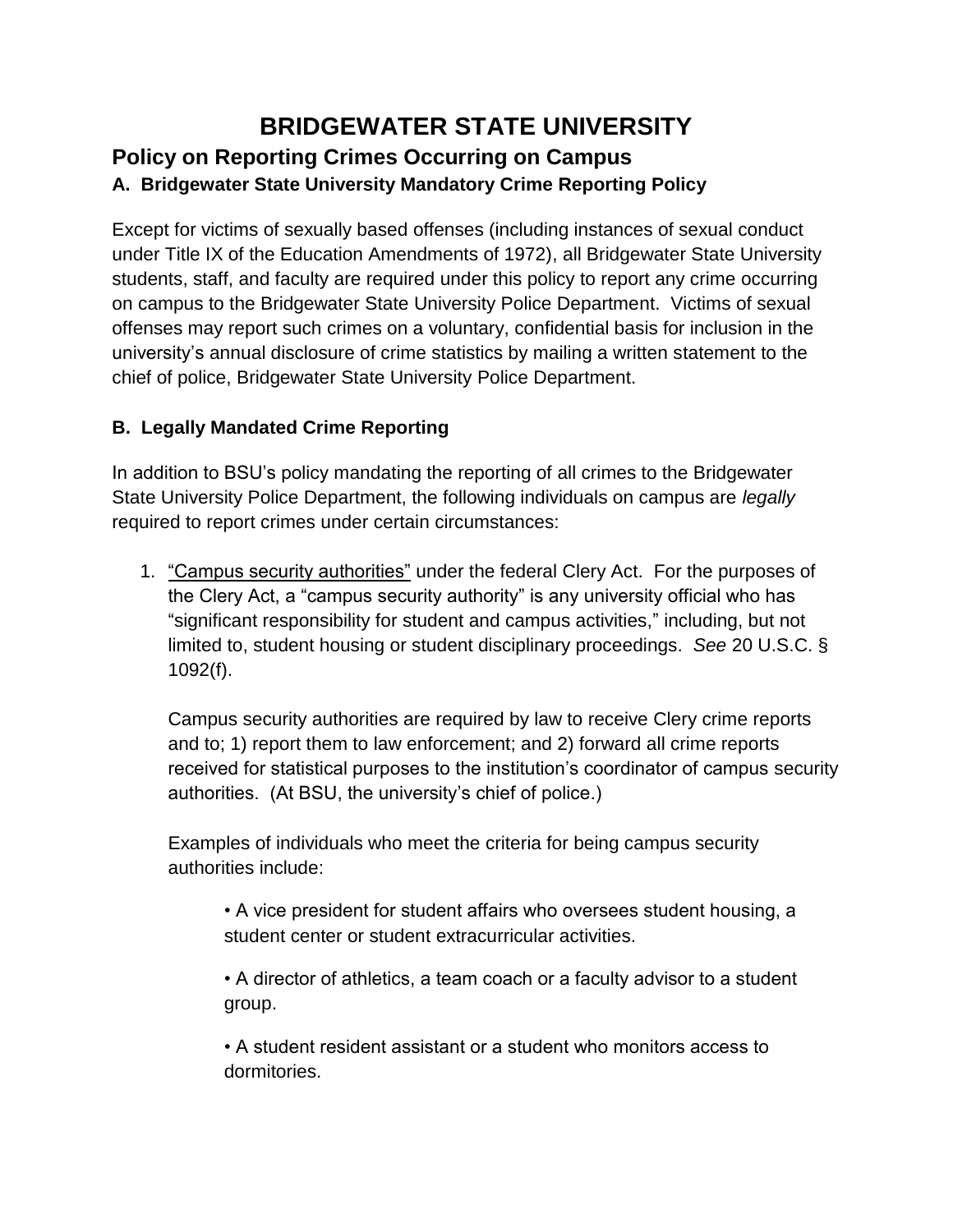• A coordinator of Greek affairs.

Examples of individuals who would not meet the criteria for being campus security authorities include:

- A faculty member who does not have any responsibility for student and campus activity beyond the classroom.
- Clerical or cafeteria staff.

Limited Voluntary Confidential Reporting:

Campus "pastoral counselors" and "professional counselors," when acting as such, are not considered to be campus security authorities for the purposes of the Clery Act and are not required to report crimes for inclusion in the annual disclosure of crime statistics. However, as a matter of policy, counselors at Bridgewater State University are encouraged, if and when they deem it appropriate, to report incidents on a voluntary basis for inclusion in the university's report of annual crime statistics.

Counselors are defined as:

Pastoral Counselor — an employee of the university who is associated with a religious order or denomination, recognized by that religious order or denomination as someone who provides confidential counseling and who is functioning within the scope of that recognition as a pastoral counselor.

Professional Counselor —an employee of the university whose official responsibilities include providing psychological counseling to members of the institution's community and who is functioning within the scope of his or her license or certification.

- 2. "Mandated reporters" of child abuse or neglect. Certain professionals are required under state law to report child abuse or neglect to the Massachusetts Department of Children and Families. They *may* also report the abuse or neglect to law enforcement or the state Child Advocate. *See* G.L. c. 119, § 51A. Mandated reporters include (but are not limited to):
	- Health care professionals, including physicians, nurses, psychological therapists, drug and alcohol counselors, and EMTs.
	- Educational administrators.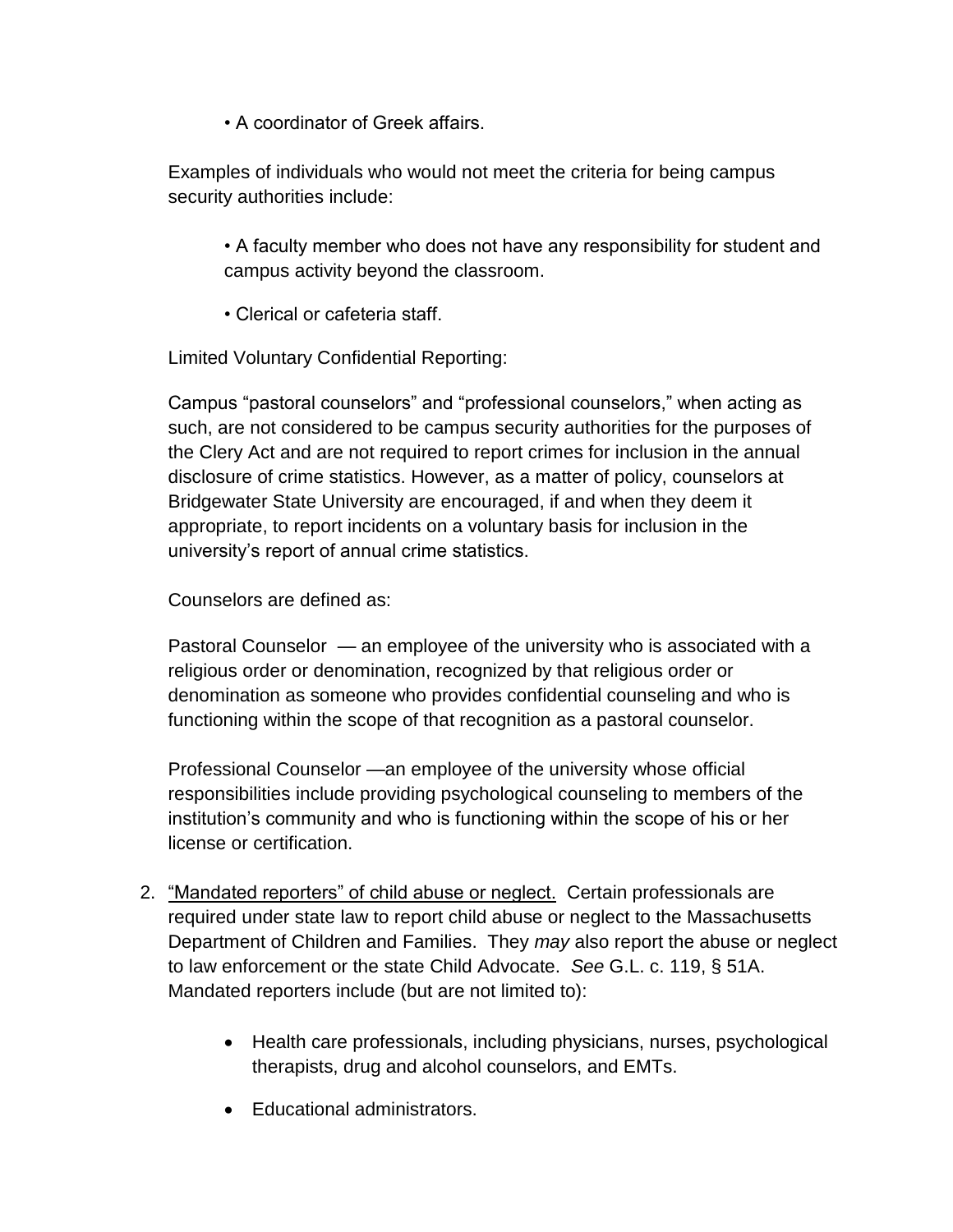- Child care workers.
- Police officers.
- Social workers.
- Religious leaders, priests, ministers, rabbis, and other members of the clergy.

Reports of child abuse or neglect must be made to the Bridgewater State University Police Department, which will assist with the notification to the Department of Children and Families in conformance with G.L. c. 119, § 51A.

- 3. Mandated reports of elder abuse. As with child abuse reporting, certain professionals are required to report elder abuse. Reports of elder abuse must be made to the Bridgewater State University Police Department, which will assist with the notification to the Department of Elder Affairs in conformance with G.L. c. 19A, § 15.
- 4. Witnesses to certain violent crimes. Massachusetts state law requires a witness to a murder, manslaughter, rape, armed robbery, or hazing to report that crime to law enforcement "to the extent that such person can do so without danger or peril to himself or others." *See* G.L. c. 268, § 40; G.L. c. 269, § 18. Reports of violent crimes must be made to the Bridgewater State University Police Department.
- 5. Physicians treating rape or sexual assault. Massachusetts law requires any physician who provides treatment to a rape or sexual assault victim to report the offense to law enforcement, but without including the victim's name or other identifying information. *See* G.L. c. 112, § 12A 1/2. Physician reports of sexual assault must be made to the Bridgewater State University Police Department.
- 6. Witnesses to carrying a firearm or other dangerous weapon on campus. Faculty and administrators are required to report the unlawful carrying of a firearm or other dangerous weapon on campus in conformance with G.L. c. 269, § 10(j). Reports of unlawful weapons-carrying must be made to the Bridgewater State University Police Department.